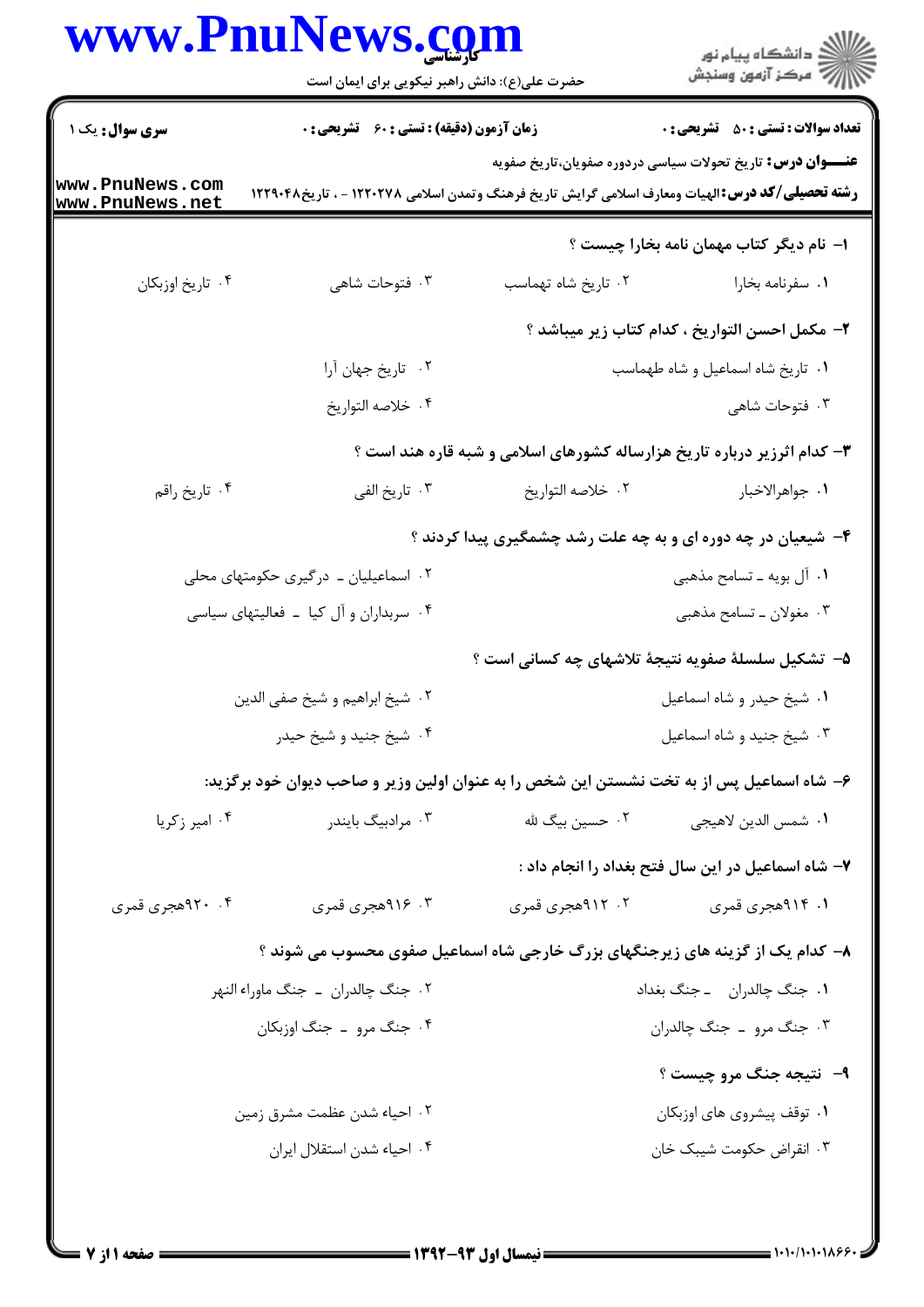|                                    | www.PnuNews.com<br>حضرت علی(ع): دانش راهبر نیکویی برای ایمان است                                       |                                                                                 | ر<br>دانشڪاه پيام نور<br>∥7 مرڪز آزمون وسنڊش                      |
|------------------------------------|--------------------------------------------------------------------------------------------------------|---------------------------------------------------------------------------------|-------------------------------------------------------------------|
| سری سوال : ۱ یک                    | <b>زمان آزمون (دقیقه) : تستی : 60 ٪ تشریحی : 0</b>                                                     |                                                                                 | <b>تعداد سوالات : تستي : 50 ٪ تشريحي : 0</b>                      |
| www.PnuNews.com<br>www.PnuNews.net | <b>رشته تحصیلی/کد درس:</b> الهیات ومعارف اسلامی گرایش تاریخ فرهنگ وتمدن اسلامی ۱۲۲۰۲۷۸ - ، تاریخ۲۲۹۰۴۸ |                                                                                 | <b>عنـــوان درس:</b> تاریخ تحولات سیاسی دردوره صفویان،تاریخ صفویه |
|                                    |                                                                                                        | ∙ا− سلطان سلیم بزرگترین مانع پیشرفت و دستیابی به اهداف عمده خود را چه میدانست ؟ |                                                                   |
|                                    | ۰۲ برادران خود احمد و قورقود                                                                           | ٠١ وجود شاه اسماعيل رواج مذهب شيعه اماميه در ايران                              |                                                                   |
|                                    | ۰۴ مشکلات داخلی عثمانی و مقاومت اروپائیان                                                              |                                                                                 | ٠٣ فرار مراد پسر برادرش احمد به ايران                             |
|                                    |                                                                                                        | 1۱– دلیل عمده تردید شاه تهماسب برای کمک نظامی به همایون پادشاه چه بود ؟         |                                                                   |
|                                    | ۰۲ شهرت ضد شیعی اش                                                                                     |                                                                                 | ٠١ تساهل مذهبي همايون پادشاه                                      |
|                                    | ۰۴ تعصب مذهبی تهماسب در کمک به فرد غیرشیعی                                                             |                                                                                 | ۰۳ ترس از کامران میرزا برادرهمایون پادشاه                         |
|                                    |                                                                                                        |                                                                                 | <b>۱۲</b> - کدام گزینه در مورد معیر الممالک درست است ؟            |
|                                    |                                                                                                        |                                                                                 | ۰۱ ) مسئول نگهداری مهرها بود                                      |
|                                    |                                                                                                        |                                                                                 | ۰۲ امور مربوط به ضرابخانه را بر عهده داشت                         |
|                                    |                                                                                                        |                                                                                 | ۰۳ برکلیه خواجه سرایان صاحب منصب نظارت را داشت                    |
|                                    |                                                                                                        | ۰۴ معیر الممالک بر  جمع و خرج عواید مملکت نظارت داشت .                          |                                                                   |
|                                    |                                                                                                        | ۱۳- محتشم کاشانی معاصر با کدامیک از شاهان صفوی است و به چه جهت مشهور است ؟      |                                                                   |
|                                    | ٠٢ شاه عباس ـ ديوان ليلي و مجنون                                                                       |                                                                                 | ٠١ شاه تهماسب اول ـ مرثيه سرايي                                   |
|                                    | ۰۴ شاه تهماسب - ديوان مثنوى                                                                            |                                                                                 | ۰۳ شاه صفی ـ منظومه شاه و درویش                                   |
|                                    |                                                                                                        |                                                                                 | ۱۴- اشراق تخلص که بود ؟                                           |
|                                    | ٠٢ ركن الدين مسعود                                                                                     |                                                                                 | ٠١ مير محمد باقر داماد                                            |
|                                    | ۰۴ صائب تبریزی                                                                                         |                                                                                 | ٠٣ شيخ على بن عبدالعال العاملي                                    |
|                                    |                                                                                                        | ۱۵- موضوع کتاب عروه الوثقی شیخ بهایی در چه مورد است ؟                           |                                                                   |
| ۰۴ تفسیر قرآن مجید                 | ٠٣ تفسير نهج البلاغه                                                                                   | ۰۲ حدیث                                                                         | ۰۱ استرلاب                                                        |
|                                    |                                                                                                        | ۱۶- تاليفات الواردات القلبيه ، كسر اصنام الجاهليه و حكمت اشراق از كيست ؟        |                                                                   |
|                                    | ۰۲ میر محمد باقر داماد                                                                                 |                                                                                 | ۰۱ میرفندرسکی                                                     |
|                                    | ۰۴ ملا محسن فیض کاشانی                                                                                 |                                                                                 | ۰۳ ملاصدرا                                                        |
|                                    |                                                                                                        |                                                                                 | <b>۱۷</b> - کدام گزینه در مورد خلیفه الخلفا درست است ؟            |
|                                    | ۰۲ رئيس قراولان                                                                                        |                                                                                 | ۰۱ رئيس همهٔ صوفيان                                               |

۴. رئيس فقها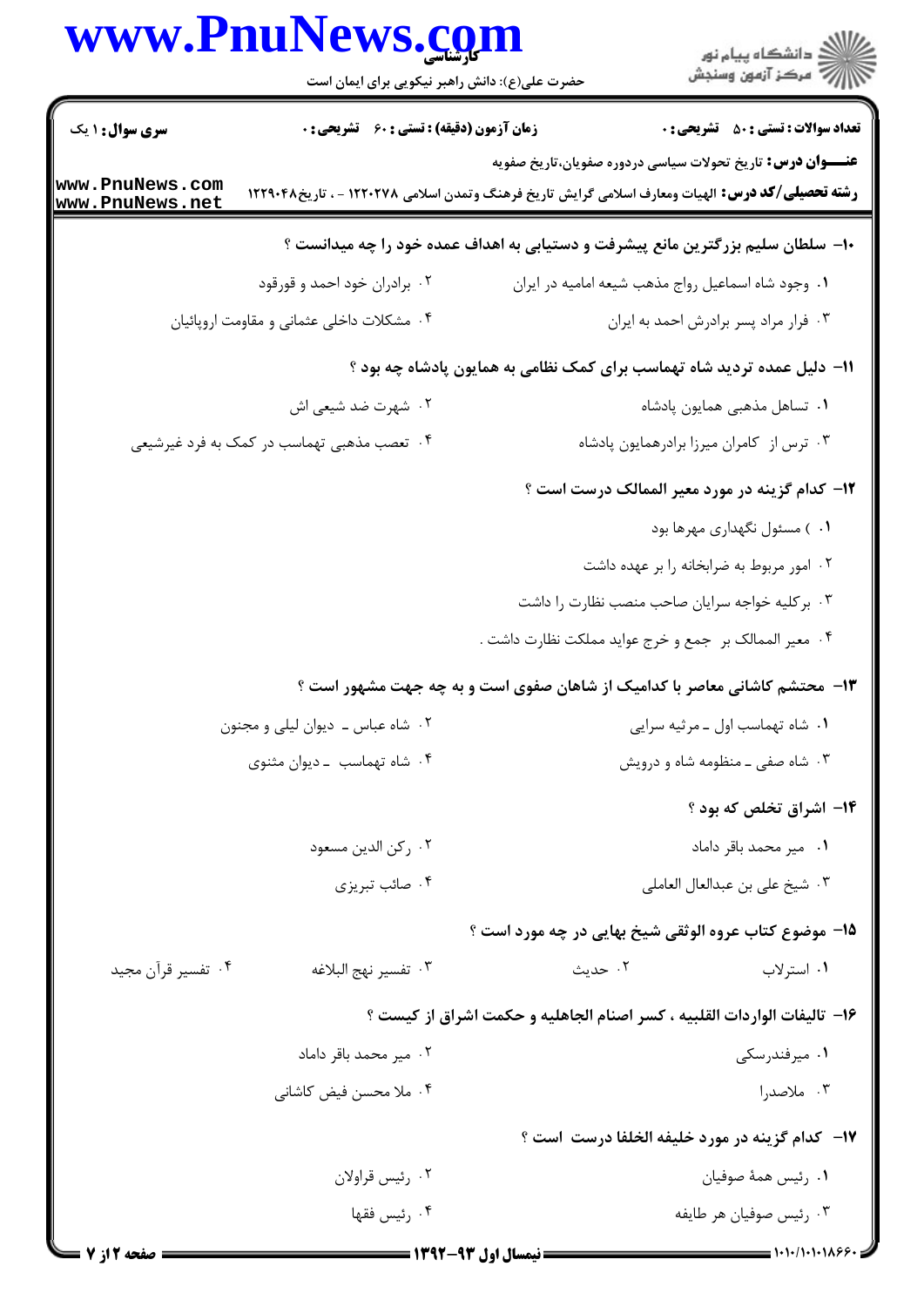# www.PnuNews.com

| ر<br>دانشڪاه پيام نور)<br>اڳ مرڪز آزمون وسنڊش<br>حضرت علی(ع): دانش راهبر نیکویی برای ایمان است<br><b>تعداد سوالات : تستي : 50 ٪ تشريحي : 0</b><br><b>سری سوال : ۱ یک</b><br><b>زمان آزمون (دقیقه) : تستی : 60 ٪ تشریحی : 0</b><br><b>عنـــوان درس:</b> تاریخ تحولات سیاسی دردوره صفویان،تاریخ صفویه<br><b>رشته تحصیلی/کد درس:</b> الهیات ومعارف اسلامی گرایش تاریخ فرهنگ وتمدن اسلامی ۱۲۲۰۲۷۸ - ، تاریخ۱۲۲۹۰۴۸<br><b>۱۸</b> - ً شاه تهماسب در جنگ با عثمانیها چه شیوه ای را درپیش می گرفت ؟<br>۰۲ استفاده از نیروهای جنگی ورزیده و کاردان<br>۰۱ سعی در مذاکره و استفاده از شیوه های غیرنظامی داشت<br>۰۴ تخريب ولايات سر راه دشمن يا امحاء منابع<br>۰۳ استفاده از سلاحهای جنگی جدید<br>۱۹- در زمان شاه اسماعیل و کیل نفس نفیس همایون به چه کسی گفته میشد ؟<br>۰۲ نجم اول<br>۱. وزیر اعظم<br>۰۴ نجم ثانی<br>۰۳ شه شاهزادگان |
|---------------------------------------------------------------------------------------------------------------------------------------------------------------------------------------------------------------------------------------------------------------------------------------------------------------------------------------------------------------------------------------------------------------------------------------------------------------------------------------------------------------------------------------------------------------------------------------------------------------------------------------------------------------------------------------------------------------------------------------------------------------------------------------------------------------------------|
| www.PnuNews.com<br>www.PnuNews.net                                                                                                                                                                                                                                                                                                                                                                                                                                                                                                                                                                                                                                                                                                                                                                                        |
|                                                                                                                                                                                                                                                                                                                                                                                                                                                                                                                                                                                                                                                                                                                                                                                                                           |
|                                                                                                                                                                                                                                                                                                                                                                                                                                                                                                                                                                                                                                                                                                                                                                                                                           |
|                                                                                                                                                                                                                                                                                                                                                                                                                                                                                                                                                                                                                                                                                                                                                                                                                           |
|                                                                                                                                                                                                                                                                                                                                                                                                                                                                                                                                                                                                                                                                                                                                                                                                                           |
|                                                                                                                                                                                                                                                                                                                                                                                                                                                                                                                                                                                                                                                                                                                                                                                                                           |
|                                                                                                                                                                                                                                                                                                                                                                                                                                                                                                                                                                                                                                                                                                                                                                                                                           |
|                                                                                                                                                                                                                                                                                                                                                                                                                                                                                                                                                                                                                                                                                                                                                                                                                           |
|                                                                                                                                                                                                                                                                                                                                                                                                                                                                                                                                                                                                                                                                                                                                                                                                                           |
| +۲- دارندهٔ کدام عنوان لقب آصف نیز داشته است ؟                                                                                                                                                                                                                                                                                                                                                                                                                                                                                                                                                                                                                                                                                                                                                                            |
| ۰۲ بیگلربیگی<br>۰۱ وزیر ایالت                                                                                                                                                                                                                                                                                                                                                                                                                                                                                                                                                                                                                                                                                                                                                                                             |
| ۰۴ والی<br>۰۳ خانلرخان                                                                                                                                                                                                                                                                                                                                                                                                                                                                                                                                                                                                                                                                                                                                                                                                    |
| <b>۲۱</b> - در زمان کدام پادشاه صفوی مقام صدر به دو قسمت تقسیم شد ؟                                                                                                                                                                                                                                                                                                                                                                                                                                                                                                                                                                                                                                                                                                                                                       |
| ٠٢ شاه سليمان<br>۰۴ شاه عباس دوم<br>۰۳ شاه تهماسب<br>٠١ شاه عباس اول                                                                                                                                                                                                                                                                                                                                                                                                                                                                                                                                                                                                                                                                                                                                                      |
| <b>3۲-</b> عمده ترین امرا و رئیس غلامان که بود ؟                                                                                                                                                                                                                                                                                                                                                                                                                                                                                                                                                                                                                                                                                                                                                                          |
| ۰۲ وزير اعظم<br>۰۴ تفنگچی باشی<br>۰۳ قوللر آقاسي<br>۰۱ قورچي باشي                                                                                                                                                                                                                                                                                                                                                                                                                                                                                                                                                                                                                                                                                                                                                         |
| <b>۲۳</b> - این مقام را وزیر دست چپ می نامیدند :                                                                                                                                                                                                                                                                                                                                                                                                                                                                                                                                                                                                                                                                                                                                                                          |
| ۰۲ دیوان بیگی<br>۰۴ مین باشیان<br>۰۳ قورچي باشي<br>٠١ واقعه نويس                                                                                                                                                                                                                                                                                                                                                                                                                                                                                                                                                                                                                                                                                                                                                          |
| <b>۲۴</b> - مهمترین خصلت دولت صفویه چه بود ؟                                                                                                                                                                                                                                                                                                                                                                                                                                                                                                                                                                                                                                                                                                                                                                              |
| ۰۲ خصلت نظامیگری<br>٠١ خصلت دين سالاري و نظاميگري                                                                                                                                                                                                                                                                                                                                                                                                                                                                                                                                                                                                                                                                                                                                                                         |
| ۰۴ خصلت الوهيت داشتن مقام شاهي<br>۰۳ خصلت دین سالاری                                                                                                                                                                                                                                                                                                                                                                                                                                                                                                                                                                                                                                                                                                                                                                      |
| ۲۵- امرای دورهٔ صفویه به چند گروه تقسم میشدند ؟                                                                                                                                                                                                                                                                                                                                                                                                                                                                                                                                                                                                                                                                                                                                                                           |
| ۰۲ سه گروه ــ مرکز ــ سرحد ــ غیر دولتخانه<br>۰۱ دو گروه ـ غیر دولتخانه و سرحد                                                                                                                                                                                                                                                                                                                                                                                                                                                                                                                                                                                                                                                                                                                                            |
| ۰۳ دو گروه ـ سرحد و دولتخانه<br>۰۴ سه گروه ـ مرکز ـ خارج از مرکز ـ سرحد                                                                                                                                                                                                                                                                                                                                                                                                                                                                                                                                                                                                                                                                                                                                                   |
| ۲۶- امرای سرحدی به ترتیب کدام گزینه زیر است                                                                                                                                                                                                                                                                                                                                                                                                                                                                                                                                                                                                                                                                                                                                                                               |
| ٠١ ولات ـ سلاطين ـ بيگلربيگيان ـخوانين<br>۰۲ سلاطین ــ ولات ــ خوانین ــبیگلربیگیان                                                                                                                                                                                                                                                                                                                                                                                                                                                                                                                                                                                                                                                                                                                                       |
| ۰۴ ولات ـبيگلربيگيان ـ خوانين ـ سلاطين<br>٠٣ سلاطين ـ بيگلربيگيان ـ خوانين ـ ولات                                                                                                                                                                                                                                                                                                                                                                                                                                                                                                                                                                                                                                                                                                                                         |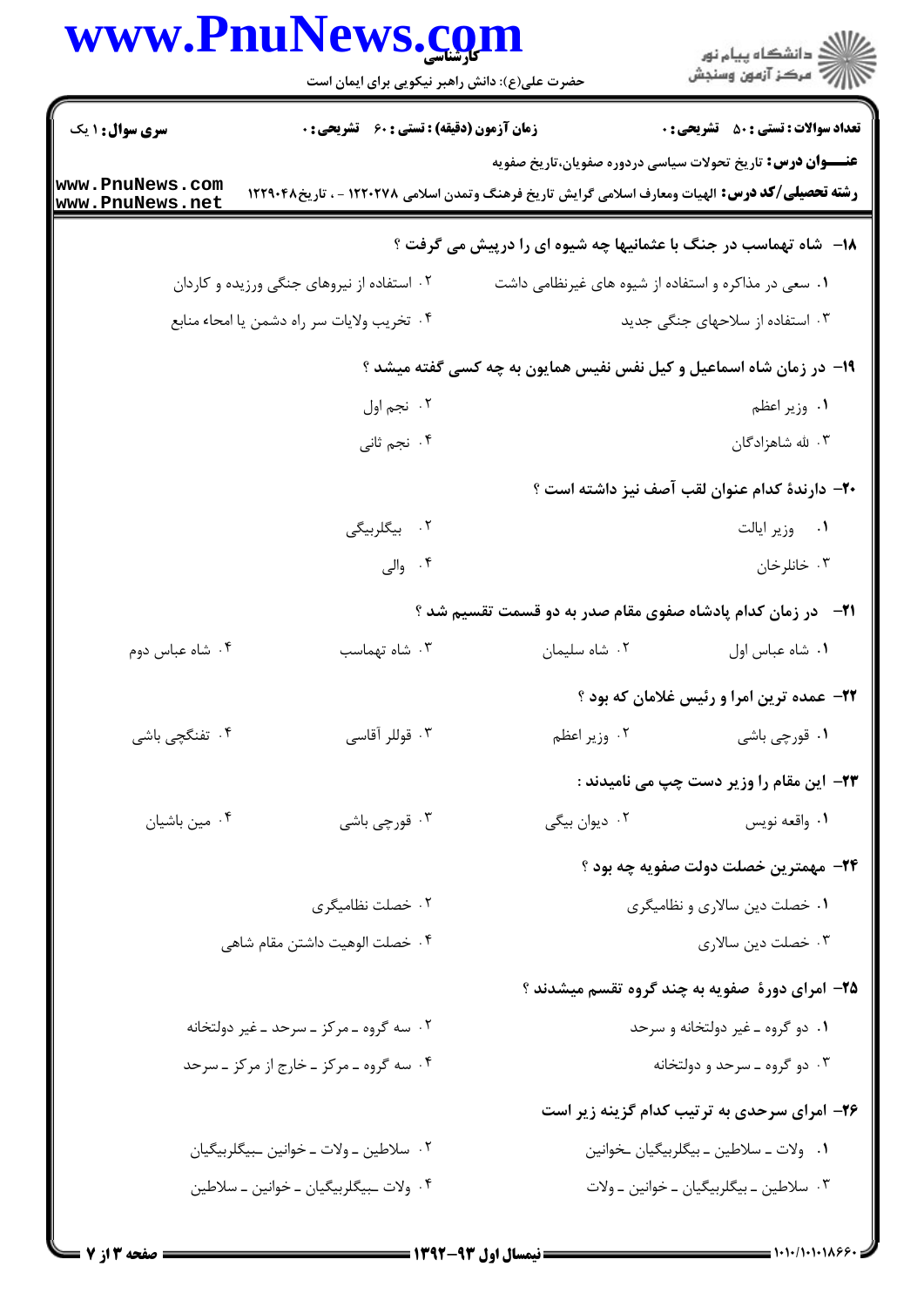# www.PnuNews.com

|                                    | www.PnuNews.com<br>حضرت علی(ع): دانش راهبر نیکویی برای ایمان است |                                                                                                                | ڪ دانشڪاه پيام نور<br>/> مرڪز آزمون وسنڊش        |
|------------------------------------|------------------------------------------------------------------|----------------------------------------------------------------------------------------------------------------|--------------------------------------------------|
| <b>سری سوال : ۱ یک</b>             | <b>زمان آزمون (دقیقه) : تستی : 60 گشریحی : 0</b>                 |                                                                                                                | <b>تعداد سوالات : تستي : 50 ٪ تشريحي : 0</b>     |
|                                    |                                                                  | <b>عنـــوان درس:</b> تاریخ تحولات سیاسی دردوره صفویان،تاریخ صفویه                                              |                                                  |
| www.PnuNews.com<br>www.PnuNews.net |                                                                  | <b>رشته تحصیلی/کد درس:</b> الهیات ومعارف اسلامی گرایش تاریخ فرهنگ وتمدن اسلامی ۱۲۲۰۲۷۸ - ، تاریخ۱۲۲۹۰۴۸        |                                                  |
|                                    |                                                                  |                                                                                                                | ۲۷- تیول در دوره صفویه به چه معنی بوده است؟      |
|                                    | ۰۲ واگذاری یا تخصیص زمین برای مدت نامحدود به کسی                 | ۰۱ واگذاری یا تخصیص زمین برای مدت محدود به کسی                                                                 |                                                  |
|                                    | ۰۴ ولایتی که به فاتحی واگذار میشد                                |                                                                                                                | ۰۳ اعطای شغلی از سوی شاه برای مادام العمر به کسی |
|                                    |                                                                  |                                                                                                                | ۲۸– پایه های اقتصاد صفویه کدامند ؟               |
|                                    | ۰۲ گله داری و گرفتن مالیات                                       |                                                                                                                | ۰۱ گله داری و کشاورزی                            |
|                                    | ۰۴ موقوفات و گرفتن ماليات                                        |                                                                                                                | ۰۳ تجارت و کشاورزی                               |
|                                    |                                                                  |                                                                                                                | ۲۹– املاک خالصه به چه زمینهایی گفته میشد ؟       |
|                                    |                                                                  | <mark>۱</mark> .  املاک سلطنتی  ـ تحت ادارهٔ مستقیم حکومت مرکزی بودند                                          |                                                  |
|                                    |                                                                  | ۰۲ املاک سلطنتی ـ اراضی که تحت نظارت مستقیم مرکز نبودند                                                        |                                                  |
|                                    |                                                                  |                                                                                                                | ۰۳ املاک تحت اختیار حکام ـ اراضی اماکن مقدس      |
|                                    |                                                                  | ۰۴ اراضی واگذاری از طرف شاه به موسسات روحانی ـاملاک عامه مردم                                                  |                                                  |
|                                    |                                                                  |                                                                                                                | <b>۳۰</b> - سیورغال به چه کسانی تعلق میگرفت ؟    |
|                                    |                                                                  | ۰۱ کسانی که متعهد میشدند در صورت نیاز پادشاه عده ای را به کمک او بفرستند .                                     |                                                  |
|                                    |                                                                  |                                                                                                                | ۰۲ به حکام و فرمانروایان هرایالت و ولایت         |
|                                    |                                                                  |                                                                                                                | ۰۳ فقط به قزلباشان تعلق ميگرفت                   |
|                                    |                                                                  | ۰۴ به افرادی که لیاقت و کاردانی از خود نشان میدادند .                                                          |                                                  |
|                                    |                                                                  | <b>۳۱</b> - بیشتر تجار ابریشم در دوره صفویه چه کسانی بودند ؟                                                   |                                                  |
|                                    | ٠٢ ايرانيان                                                      |                                                                                                                | ۰۱ ارامنه                                        |
|                                    | ۰۴ پرتغالی ها                                                    |                                                                                                                | ۰۳ هلندیها                                       |
|                                    |                                                                  |                                                                                                                | ٣٢- نبض تپنده اقتصاد عصرصفويان چه كساني بودند؟   |
| ۰۴ کشاورزان                        | ۰۳ سیاحان خارجی                                                  | ۰۲ قزلباشان                                                                                                    | ۰۱ بازاریان                                      |
|                                    |                                                                  |                                                                                                                | ۳۳- گارد مخصوص شاه ازین افراد تشکیل می شدند :    |
| ۰۴ غلامان                          | ۰۳ تاجیک ها                                                      | ٢. قوللرها                                                                                                     | ۰۱ قورچيها                                       |
|                                    |                                                                  | ۳۴– این لقب را به پبروان محمود پسیخانی گیلانی به دلیل آنکه در مبادی و مبانی مخالف دین اسلام بودند ، داده اند : |                                                  |
| ۰۴ حروفیه                          | ۰۳ پسیخانیان                                                     | ٠٢ نقطويان                                                                                                     | ۰۱ زندیق                                         |
|                                    |                                                                  |                                                                                                                |                                                  |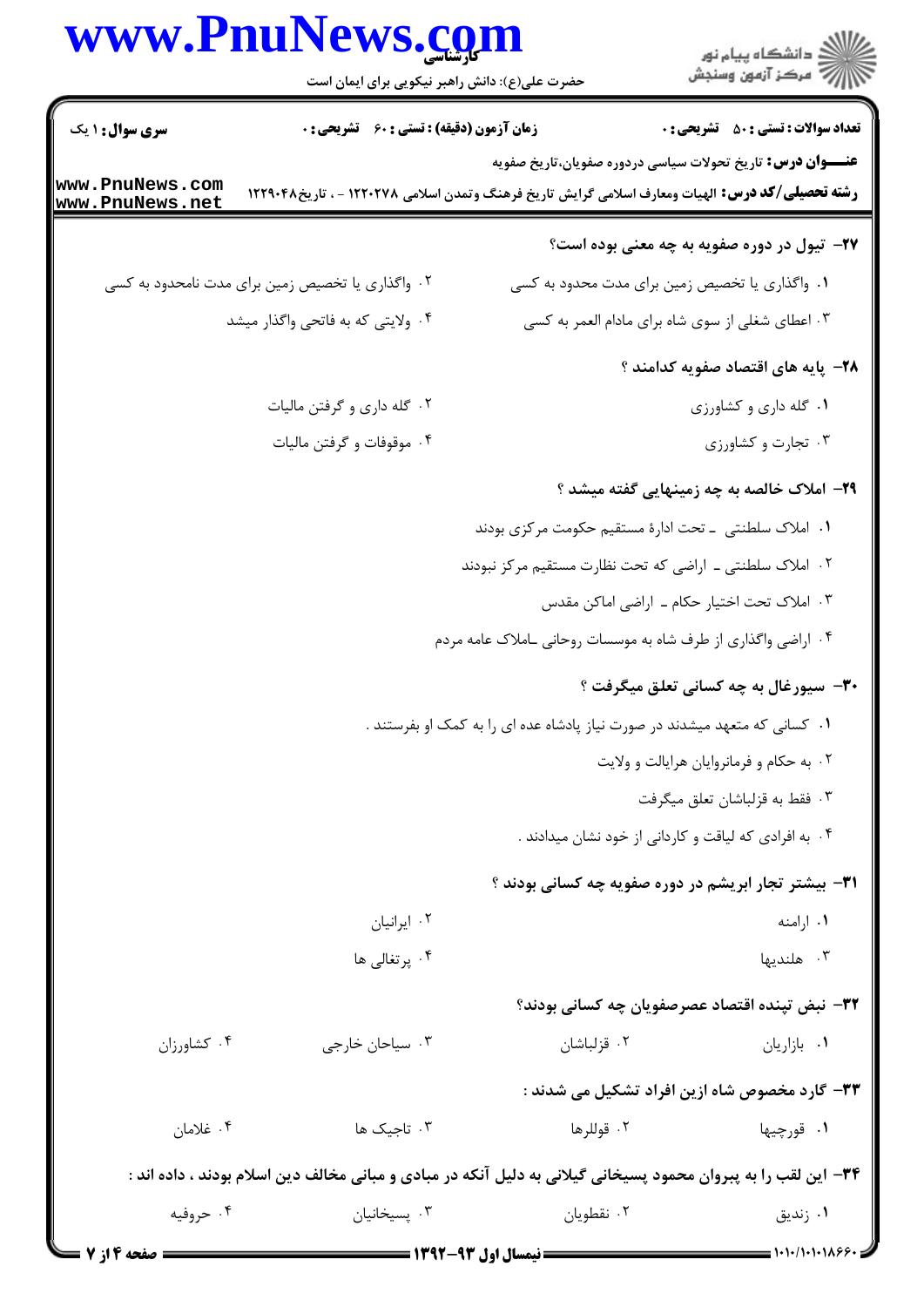|                                    | حضرت علی(ع): دانش راهبر نیکویی برای ایمان است                                                                      |                                                                                | ِ<br>∭ دانشڪاه پيام نور<br>∭ مرڪز آزمون وسنڊش |
|------------------------------------|--------------------------------------------------------------------------------------------------------------------|--------------------------------------------------------------------------------|-----------------------------------------------|
| <b>سری سوال :</b> ۱ یک             | <b>زمان آزمون (دقیقه) : تستی : 60 ٪ تشریحی : 0</b>                                                                 |                                                                                | <b>تعداد سوالات : تستی : 50 ٪ تشریحی : 0</b>  |
| www.PnuNews.com<br>www.PnuNews.net | <b>رشته تحصیلی/کد درس:</b> الهیات ومعارف اسلامی گرایش تاریخ فرهنگ وتمدن اسلامی ۱۲۲۰۲۷۸ - ، تاریخ۲۲۹۰۴۸             | <b>عنـــوان درس:</b> تاریخ تحولات سیاسی دردوره صفویان،تاریخ صفویه              |                                               |
|                                    | ۳۵– این عهدنامه تکلیف سرزمینهای مورد اختلاف ایران و عثمانی را تعیین کرد و موجب صلح پایدار تا پایان دوره صفویه شد : |                                                                                |                                               |
| ۰۴ عهدنامه بصره                    | ٠٣ عهدنامه بغداد                                                                                                   | ۰۲ عهدنامه زهاب                                                                | ٠١ عهدنامه استانبول                           |
|                                    | ۳۶- نخستین برخورد غیردوستانه میان ایران و روسیه درزمان شاه عباس دوم درسال ۱۰۶۳ به چه علت روی داد ؟                 |                                                                                |                                               |
|                                    | ۰۲ دست اندازی مرزداران ایرانی                                                                                      |                                                                                | ٠١ قتل عام شيعيان گرجستان                     |
|                                    | ۰۴ بدرفتاری شاه عباس دوم با سفرای اعزامی تزار                                                                      |                                                                                | ۰۳ ساخت قلاع در داغستان توسط روسها            |
|                                    |                                                                                                                    | ۳۷– این واقعه منجر به شکست قزلباشان در برابر افغانها و آغاز محاصره اصفهان شد : |                                               |
|                                    |                                                                                                                    | ۰۱ عدم پذیرش شرایط افغانها از سوی شاه و وقوع جنگ گلون اباد                     |                                               |
|                                    |                                                                                                                    | ۰۲ عدم تمایل ارامنه به برقراری مصالحه میان افغانها و قزلباشان                  |                                               |
|                                    |                                                                                                                    | ۰۳ پاسخ منفی وختانگ والی ایرانی گرجستان به استمدادشاه                          |                                               |
|                                    |                                                                                                                    | ۰۴ عدم توجه شاه به خواسته های مردم اصفهان                                      |                                               |
|                                    |                                                                                                                    | ۳۸– علت موفقیت شاه عباس در تصرف قندهار در سال ۱۰۳۷ ه. چه بود ؟                 |                                               |
|                                    | ۰۲ علاقه جهانگیر به حفظ روابط دوستانه با ایران                                                                     | ۰۱ عدم توانایی جهانگیر پادشاه گورکانی در مقابله                                |                                               |
|                                    | ۰۴ نیروی برتر شاه عباس در تصرف قندهار                                                                              | ۰۳ بروز اختلاف و درگیری میان جهانگیر و پسرش                                    |                                               |
|                                    | ۳۹- در زمان کدام شاه صفوی، اصل و نسب نادیده گرفته شد و شخصیت افراد بر اساس لیاقت و شایستگی آنها مشخص می            |                                                                                | شد؟                                           |
|                                    | ٠٢ شاه اسماعيل اول                                                                                                 |                                                                                | ۰۱ شاه صفی                                    |
|                                    | ۰۴ شاه عباس                                                                                                        |                                                                                | ۰۳ شاه طهماسب                                 |
|                                    |                                                                                                                    | ۴۰- علت حضور برادران شرلی در ایران و دربار شاه عباس چه بود ؟                   |                                               |
|                                    |                                                                                                                    | ۰۱ تعلیم و تربیت سپاه ایران و تجهیز آنان به توپهای نیرومند                     |                                               |
|                                    |                                                                                                                    |                                                                                | ۰۲ کنجکاوی درباره قدرت و شوکت شاه ایران       |
|                                    |                                                                                                                    | ۰۳ تحریک شاه عباس به جنگ با عثمانی و اتحاد با کشورهای عیسوی مذهب اروپا         |                                               |
|                                    |                                                                                                                    | ۰۴ علاقه به گسترش روابط بازرگانی با شاه صفوی                                   |                                               |
|                                    |                                                                                                                    | ۴۱- پیمان صلح اجباری میان عثمانی و شاه عباس درین سال بسته شد :                 |                                               |
| ۴. ۹۹۶ هجری قمری                   | ۰۳ ۱۰۱۲ هجری قمری                                                                                                  | ۲. ۹۹۹ هجری قمری                                                               | ۱. ۱۰۰۳ هجری قمری                             |

 $= 1.1.11.11199$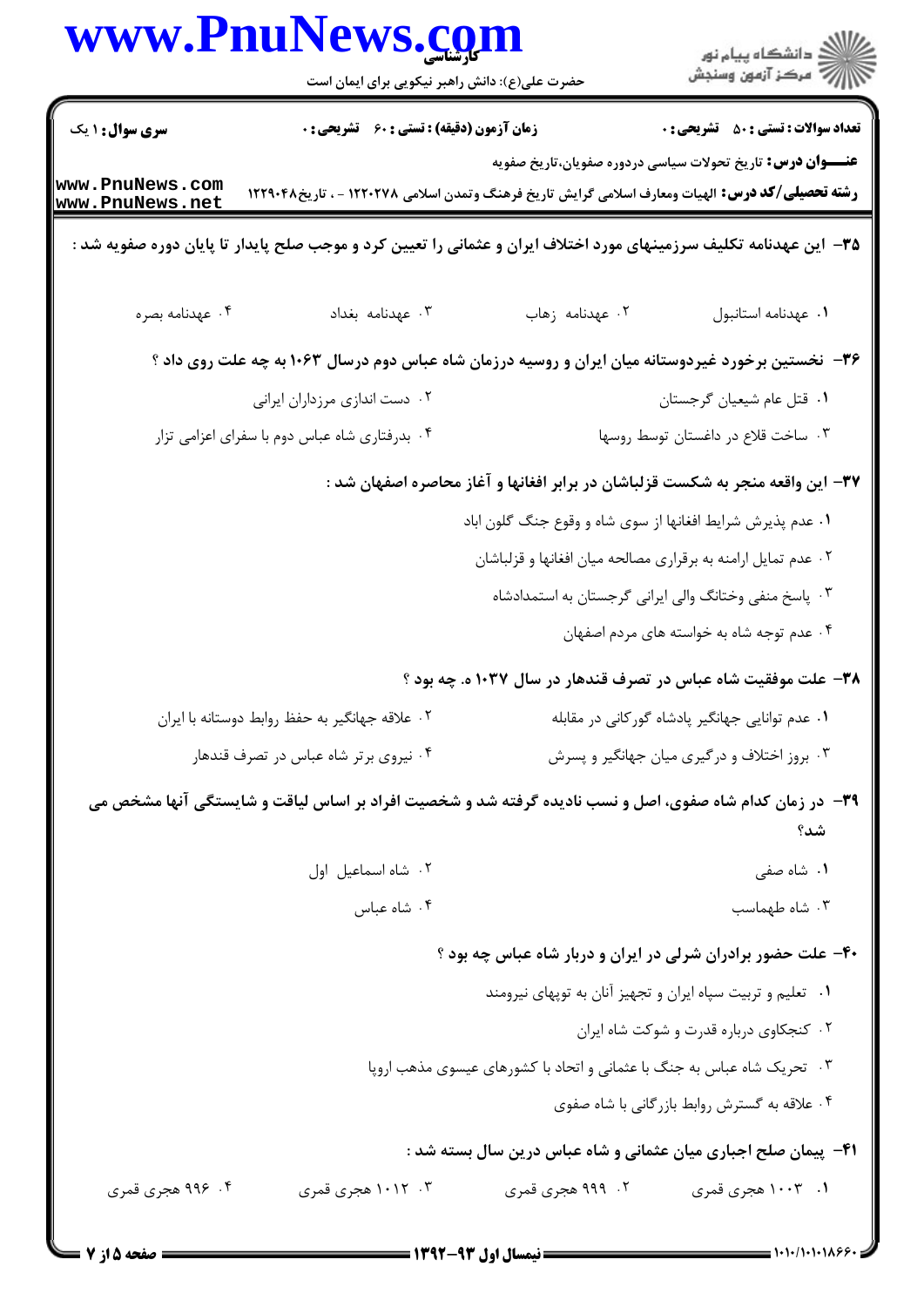|                                                                                                         | www.Pnulvews.com<br>حضرت علی(ع): دانش راهبر نیکویی برای ایمان است |  | ڪ دانشڪاه پيا <sub>م</sub> نور<br><mark>ر</mark> ⊽ مرڪز آزمون وسنڊش                                                                                                          |
|---------------------------------------------------------------------------------------------------------|-------------------------------------------------------------------|--|------------------------------------------------------------------------------------------------------------------------------------------------------------------------------|
| <b>سری سوال : ۱ یک</b>                                                                                  | زمان آزمون (دقیقه) : تستی : 60 گشریحی : 0                         |  | <b>تعداد سوالات : تستی : 50 ٪ تشریحی : 0</b>                                                                                                                                 |
| www.PnuNews.com<br>www.PnuNews.net                                                                      |                                                                   |  | <b>عنـــوان درس:</b> تاریخ تحولات سیاسی دردوره صفویان،تاریخ صفویه<br><b>رشته تحصیلی/کد درس:</b> الهیات ومعارف اسلامی گرایش تاریخ فرهنگ وتمدن اسلامی ۱۲۲۰۲۷۸ - ، تاریخ۱۲۲۹۰۴۸ |
|                                                                                                         |                                                                   |  | ۴۲- سه جنگ بزرگ صفویان با اوزبکان کدامند ؟                                                                                                                                   |
|                                                                                                         | ۰۲ جنگ خوارزم ـ جنگ رباط پریان ـ جنگ خراسان                       |  | ١. جنگ خراسان ـ جنگ مشهد ـ جنگ جام                                                                                                                                           |
|                                                                                                         | ۰۴ جنگ مرو ـ جنگ جام ـ جنگ رباط پريان                             |  | ۰۳ جنگ مرو ـ جنگ خوارزم ـ جنگ اوزبکان                                                                                                                                        |
| ۴۳- علت منع شاه عباس به فرهادخان قرامانلو سردارخود برای پرهیز از رویارویی با عبدالله خان اوزبک چه بود ؟ |                                                                   |  |                                                                                                                                                                              |
|                                                                                                         |                                                                   |  | ۰۱ – چون عبدالله خان اوزبک با حاکم خوارزم متحد شده بود                                                                                                                       |
|                                                                                                         |                                                                   |  | ۰۲ چون فرهادخان فاقد نیروی کافی برای رویارویی بود                                                                                                                            |
|                                                                                                         |                                                                   |  | ۰۳ چون مقابله امرا با پادشاهان رسم نبود                                                                                                                                      |
|                                                                                                         |                                                                   |  | ۰۴ چون شاه عباس می خواست که خود به مقابله با اوزبکان برود                                                                                                                    |
|                                                                                                         |                                                                   |  | ۴۴- دلیل روی گردانی خاطر شاه عباس اول از قزلباشان چه بوده است ؟                                                                                                              |
|                                                                                                         | ۰۲ توطئه چینی برای کسب قدرت بیشتر                                 |  | ۰۱ قتل حمزه میرزای ولیعهد                                                                                                                                                    |
|                                                                                                         | ۰۴ قتل مهد عليا                                                   |  | ۰۳ مسموم کردن شاه اسماعیل دوم                                                                                                                                                |
|                                                                                                         |                                                                   |  | ۴۵–۔ کدامیک از موارد زیر از مهمترین علل انحطاط و زوال صفویان محسوب نمی شود ؟                                                                                                 |
|                                                                                                         | ۰۲ تضاد میان قزلباشان و دیوانسالاران                              |  | ۰۱ تبدیل اراضی ممالک به خاصه                                                                                                                                                 |
|                                                                                                         | ۰۴ تربیت شاهزادگان در حرم ودخالت زنان در امورحکومتی               |  | ۰۳ اتحاد گرجی ها با افاغنه                                                                                                                                                   |
|                                                                                                         |                                                                   |  | ۴۶– علت کدورت روابط شاه تهماسب از پسرش اسماعیل میرزا و فراخواندن وی از خراسان به قزوین چه بود ؟                                                                              |
|                                                                                                         |                                                                   |  | ٠١ تلاشهاى مشكوك اسماعيل ميرزا براى كسب استقلال                                                                                                                              |
|                                                                                                         |                                                                   |  | ۰۲ عدم کارایی اسماعیل میرزا در حل مشکلات خراسان                                                                                                                              |
|                                                                                                         |                                                                   |  | ۰۳ احتمال تبانی اسماعیل میرزا با امیرالامرای خراسان علیه شاه                                                                                                                 |
|                                                                                                         |                                                                   |  | ۰۴ بی لیاقتی و ناتوانی در به سامان رساندن امور خراسان                                                                                                                        |
|                                                                                                         |                                                                   |  | ۴۷– شاه تهماسب چگونه اقتدار واستقلال خود را بدست آورد ؟                                                                                                                      |
|                                                                                                         | ۰۲ با کشتن کپک سلطان                                              |  | ٠١ با دستور كشتار تكلويان                                                                                                                                                    |
|                                                                                                         | ۰۴ با کشتن حسین خان شاملو                                         |  | ۰۳ با سپردن نیابت سلطنت به دیو سلطان روملو                                                                                                                                   |
|                                                                                                         |                                                                   |  | ۴۸– شاه اسماعیل برای آشتی میان ایرانیان و قزلباشان چه تدبیری اندیشید ؟                                                                                                       |
|                                                                                                         | ۰۲ ایجاد مقام مردان قلم                                           |  | ٠١. ايجاد مقام صدر                                                                                                                                                           |
|                                                                                                         | ۰۴ ایجاد مقام مرشد کامل طریقت صفویه                               |  | ٠٣ ايجاد مقام وكيل نفس نفيس همايون                                                                                                                                           |

 $\blacksquare$